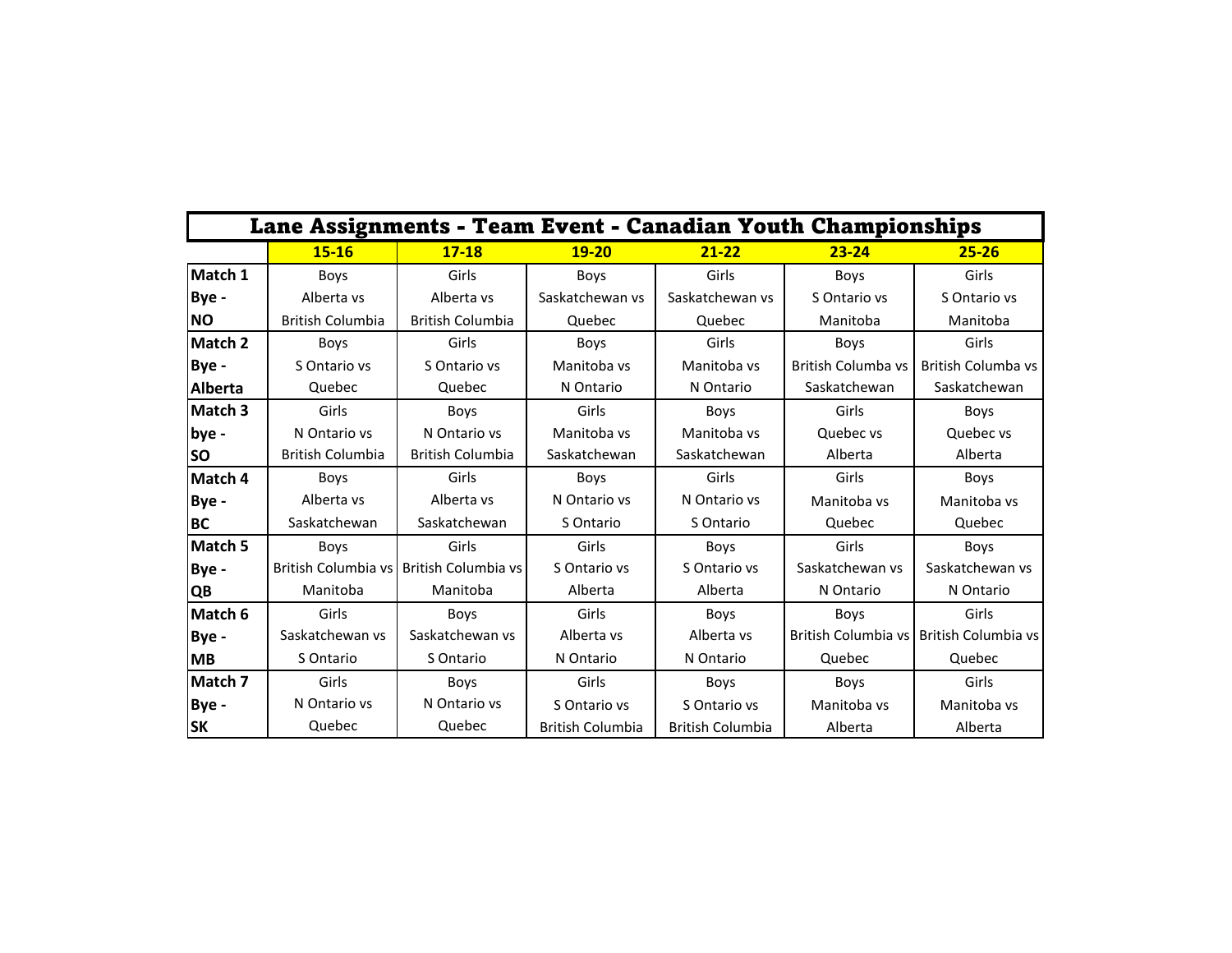|                          | Lane Assignments - 2022 Doubles Event - Canadian Youth Championships |                             |                    |                          |                          |                          |                           |                           |  |  |
|--------------------------|----------------------------------------------------------------------|-----------------------------|--------------------|--------------------------|--------------------------|--------------------------|---------------------------|---------------------------|--|--|
|                          | $13 - 14$                                                            | $15 - 16$                   | $17 - 18$          | $19 - 20$                | $21 - 22$                | $23 - 24$                | $25 - 26$                 | $27 - 28$                 |  |  |
| Match 1<br>Bye -         | <b>Bantam</b><br>BC vs MB                                            | <b>Bantam</b>               | Junior<br>BC vs MB | Junior                   | Intermediate<br>BC vs MB | Intermediate             | Senior<br><b>BC</b> vs MB | Senior                    |  |  |
| <b>QB</b>                | SK vs NO                                                             | SO vs AB                    | SK vs NO           | SO vs AB                 | SK vs NO                 | SO vs AB                 | SK vs NO                  | So vs AB                  |  |  |
| Match 2<br>Bye -         | Senior<br>AB vs NO                                                   | Senior                      | Bantam<br>AB vs NO | <b>Bantam</b>            | Junior<br>AB vs NO       | Junior                   | Intermediate<br>AB vs NO  | Intermediate              |  |  |
| <b>MB</b>                | BC vs OB                                                             | SK vs SO                    | BC vs OB           | SK vs SO                 | <b>BC</b> vs OB          | SK vs SO                 | <b>BC</b> vs QB           | SK vs SO                  |  |  |
| Match 3<br>bye -         | Intermediate<br>MB vs AB                                             | Intermediate                | Senior<br>MB vs AB | Senior                   | Bantam<br>MB vs AB       | Bantam                   | Junior<br>MB vs AB        | Junior                    |  |  |
| <b>NO</b>                | SK vs QB                                                             | SO vs BC                    | SK vs OB           | SO vs BC                 | SK vs QB                 | SO vs BC                 | <u>SK vs OB</u>           | SO vs BC                  |  |  |
| Match 4<br>Bve -         | Junior                                                               | Junior<br>SO vs MB          | Intermediate       | Intermediate<br>SO vs MB | Senior                   | Senior<br>SO vs MB       | <b>Bantam</b>             | <b>Bantam</b><br>SO vs MB |  |  |
| <b>SK</b>                | NO vs QB<br>Junior                                                   | AB vs BC<br><b>Bantam</b>   | NO vs QB<br>Junior | AB vs BC<br>Junior       | NO vs QB<br>Intermediate | AB vs BC<br>Intermediate | NO vs QB<br>Senior        | AB vs BC<br>Senior        |  |  |
| Match 5<br>Bve -<br>AB   | SO vs QB                                                             | BC vs SK<br><u>MB vs NO</u> | SO vs QB           | BC vs SK<br>MB vs NO     | SO vs QB                 | BC vs SK<br>MB vs NO     | SO vs QB                  | BC vs SK<br>MB vs NO      |  |  |
| Match 6                  | Senior                                                               | Senior                      | <b>Bantam</b>      | <b>Bantam</b>            | Junior                   | Junior                   | Intermediate              | Intermediate              |  |  |
| <b>Bve-</b><br><b>SO</b> | MB vs SK                                                             | NO vs BC<br>QB vs AB        | MB vs SK           | NO vs BC<br>QB vs AB     | MB vs SK                 | NO vs BC<br>QB vs AB     | MB vs SK                  | NO vs BC<br>QB vs AB      |  |  |
| Match 7                  | Intermediate                                                         | Intermediate                | Senior             | Senior                   | <b>Bantam</b>            | <b>Bantam</b>            | Junior                    | Junior                    |  |  |
| Bye -                    |                                                                      | AB vs SK                    |                    | AB vs SK                 |                          | AB vs SK                 |                           | AB vs SK                  |  |  |
| BC                       | NO vs SO                                                             | QB vs MB                    | NO vs SO           | QB vs MB                 | NO vs SO                 | QB vs MB                 | NO vs SO                  | QB vs MB                  |  |  |